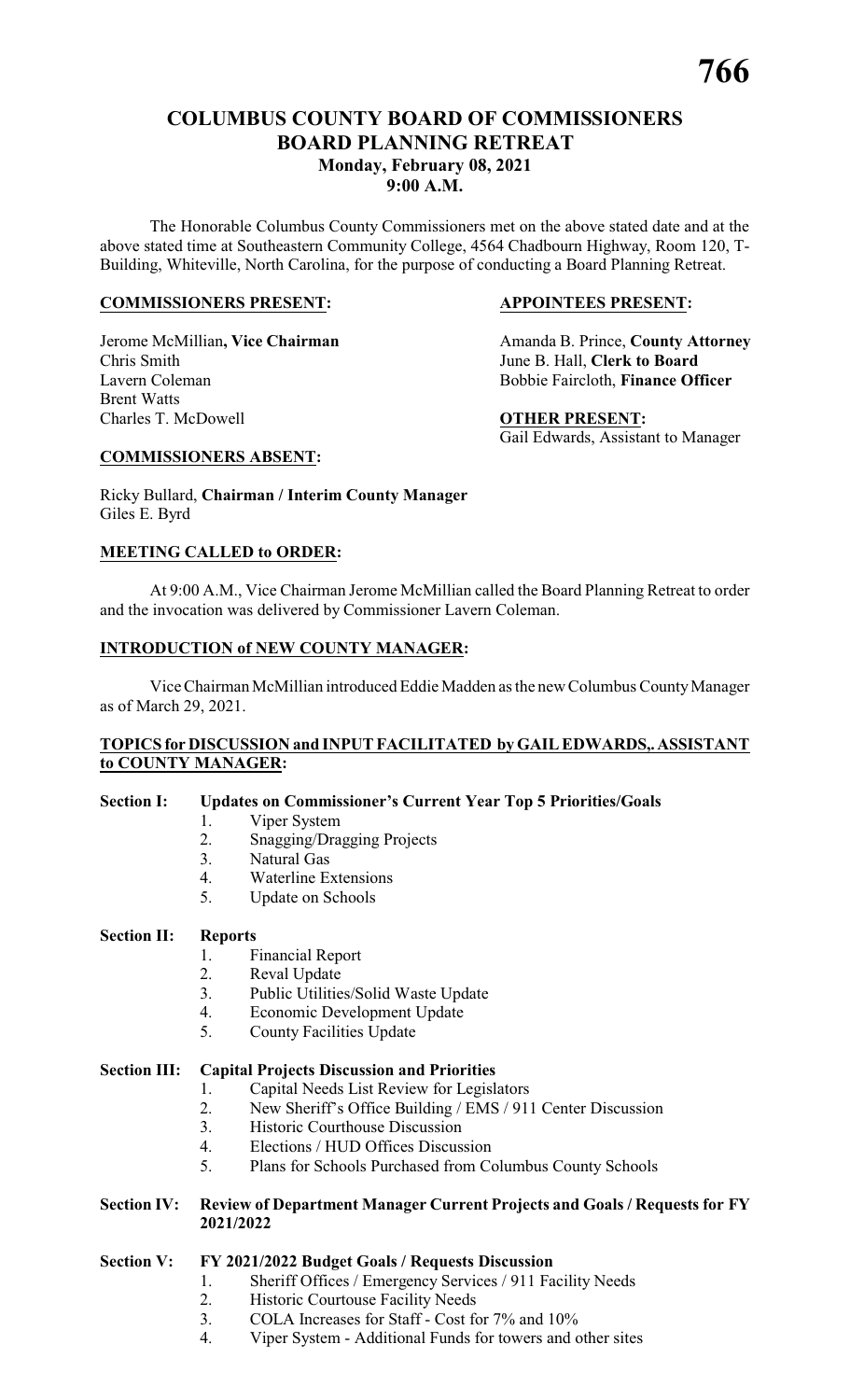- 5. Animal Control Upgrades needed
- 6. Building Facility Needs Elections / HUD / Replace carpet at DSS
- 7. Sheriff's Requests
- 8. Tax Office Billing / Software and Appraisal Software \$335,000
- 9. Departmental Vehicle Requests / Sheriff's Department and other Departments
- 10. Requests from Whiteville City Schools, Columbus County Schools, and SCC will be available at a later date

# **Section VI: Courthouse Facilities Safety Report - Review of the Safety Report Prepared by the Sheriff's Association**

# **Section VII: Commissioners Top 5 Priorities / Goals for 2021 / 2022:**

- 1. COLA Increases for staff<br>2. Historic Courthouse Rer
- Historic Courthouse Renovations completed and building occupied
- 3. Sheriff's Office / EMS 911 Center Architect hired, project designed, bid and funded
- 4. Elections / HUD Offices Staff moved / Elimination of lease from Whiteville City Schools
- 5. School Systems / New Courthouse Offices, possibly move Probation

# **TOP THREE (3) PRIORITIES:**

- 1. County Garage;
- 2. Move Elections Back to previous location; **and**<br>3. COLA Increases.
- COLA Increases.

# **APPROVED:**

**\_\_\_\_\_\_\_\_\_\_\_\_\_\_\_\_\_\_\_\_\_\_\_\_\_\_\_\_ \_\_\_\_\_\_\_\_\_\_\_\_\_\_\_\_\_\_\_\_\_\_\_\_\_\_\_\_\_\_\_\_\_\_\_\_**

**JUNE B. HALL, Clerk to Board JEROME McMILLIAN, Vice Chairman**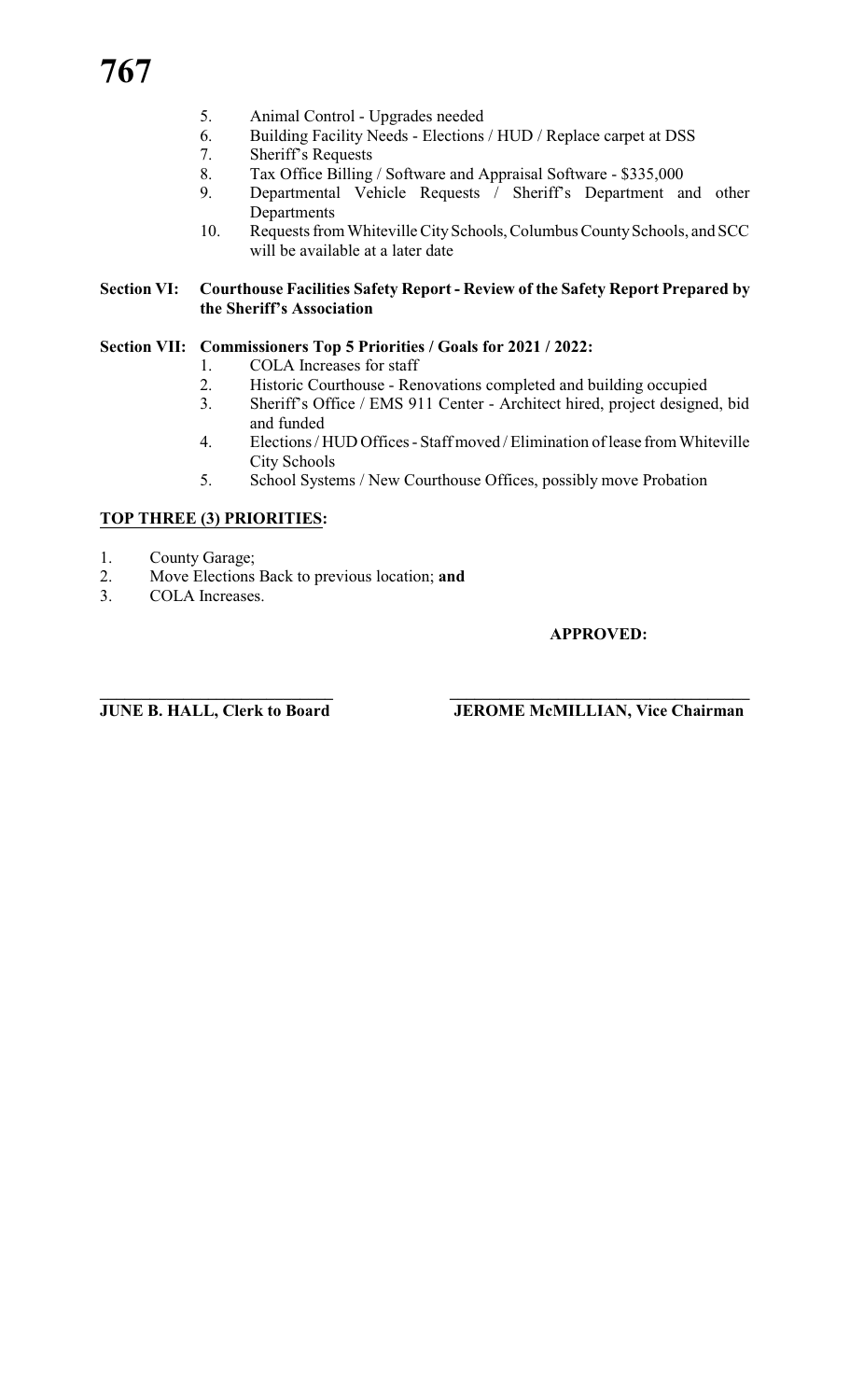# **COLUMBUS COUNTY BOARD OF COMMISSIONERS JOINT MEETING with SOUTHEASTERN COMMUNITY COLLEGE BOARD of TRUSTEES Monday, February 08, 2021 1:00 P.M.**

The Honorable Columbus County Commissioners met on the above stated date and at the above stated time at Southeastern Community College, 4564 Chadbourn Highway, Room 120, T-Building, Whiteville, North Carolina, for the purpose of conducting a joint meeting with the Southeastern Community College Board of Trustees.

# **COMMISSIONERS PRESENT: APPOINTEES PRESENT:**

Chris Smith June B. Hall, **Clerk to Board** Brent Watts Charles T. McDowell

Jerome McMillian, Vice Chairman<br>
Chris Smith<br> **Amanda B. Prince, County Attorney**<br>
June B. Hall, Clerk to Board Bobbie Faircloth, Finance Officer

# **COMMISSIONERS ABSENT:**

Ricky Bullard, **Chairman / Interim County Manager** Giles E. Byrd

# **SOUTHEASTERN COMMUNITY COLLEGE BOARD of TRUSTEES:**

Terri Priest Joe Hooks Henry Edmunds Kennon Briggs Dr. Chris English, President, Southeastern Community College

# **MEETING CALLED to ORDER:**

At 12:39 P.M., Vice Chairman Jerome McMillian called the Joint Meetingwith Southeastern Community College Board of Trustees to order.

# **PRESENTATION by CHRIS ENGLISH:**

Dr. Chris English, President of Southeastern Community College, presented the following 2021-2022 SCC / Columbus County Budget Request.

# **2021 - 2022 SCC / Columbus County Budget Request**

# **Thank You!**

- Ongoing support of Southeastern Community College -2020-21 County Approved Budget - \$1,825,340 -Operating: \$1,470,145 -Capital: \$355,195 -CARES Funding to support technology: \$100,000 -Economic Development Board Member for County -Support College programming for economic development and workforce growth

# **Budget Process**

**G.S. 115D-31-43; 54-58 State G.S. 115D-31**

State Board of Community Colleges is responsible for providing, from sources available, funds to meet the financial needs of the institutions, as determined by polices and regulations of the State Board.

State Board provides for equitable distribution for state and federal funds to the institution.

**Local**

The taxy-levying authority of each institution shall be responsible for providing, in accordance with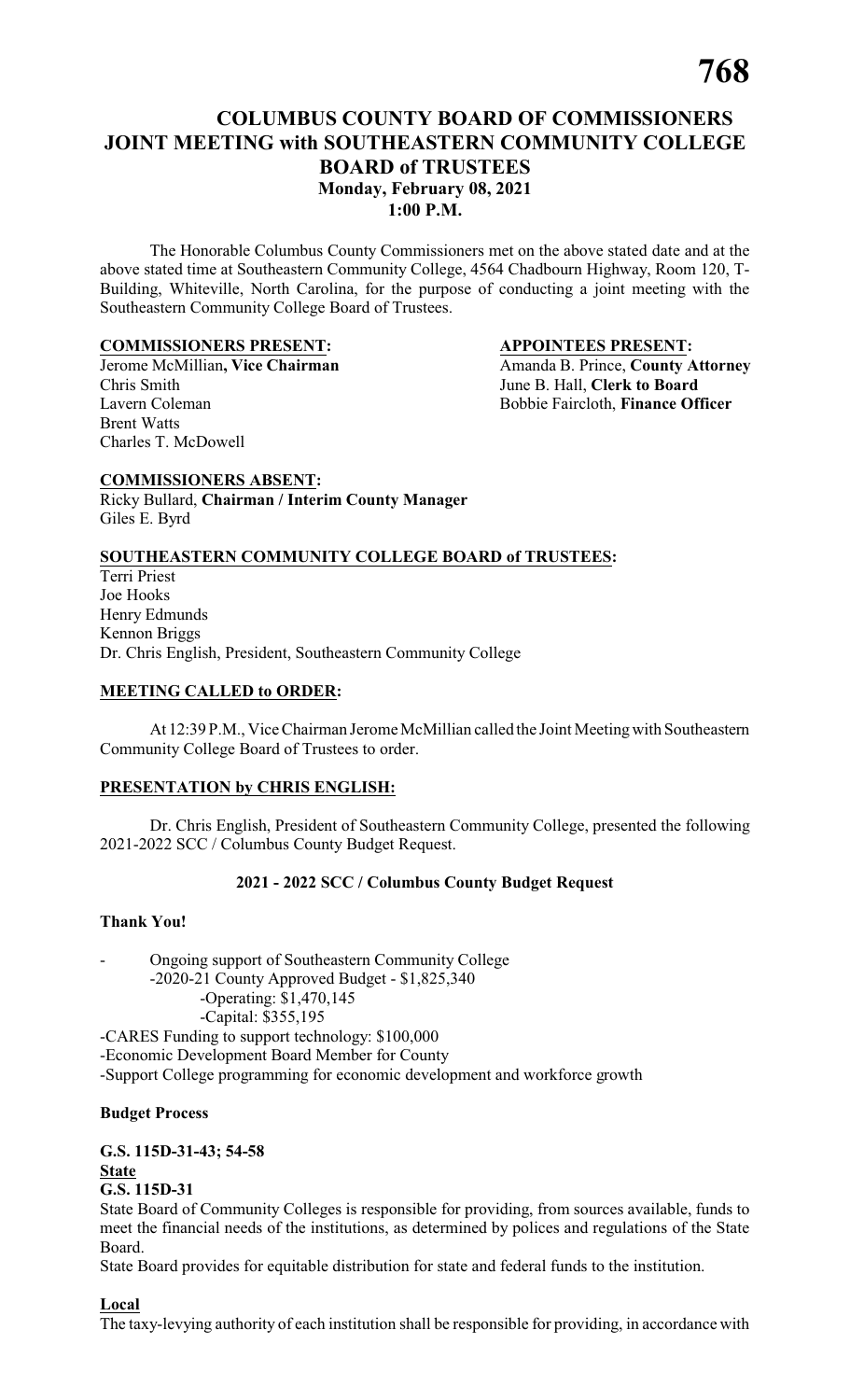# **769**

G.;S. 115D-33 or 34, adequate funds to meet the financial needs of the institution - Plant operation, Maintenance, Grounds and Construction.

# **Budget Process**

State G.S. 115D-31

The State Board shall be responsible for providing funds to meet the financial needs of the institution for the following budget items:

-General administration - Salaries and other costs as determined by the State Board necessary to carry out the functions of general administration.

-Instructional services - Salaries and other costs as determined by the State Board necessary to carry out the functions of instructional services.

-Support services - Salaries and other costs as determined by the State Board necessary to carry out the functions of support services.

Local

G.S. 115D-58.1

The BOT of any institution may apply for and accept grants from the federal government or any agency thereof. Colleges are authorized to meet the compliance regulations of the Economic Development Administration (E.D.A.)

# **Financial Support of Institutions**

State - G.S. 115D-31 -Operating costs for instruction, administration, and support services.

Local - G.S. 115D-32

-Operation and maintenance of plant facilities, construction and renovations.

Capital construction is the legal responsibility of the county. However, G.S. 115D-31 authorizes the State to provide capital funds to local institutions, provided that it is matched on a dollar to dollar basis.

# **State General Fund Appropriations for Education: FY 2019-20 (in billions)**

Public Schools: \$10.44 - 69% Community Colleges: \$1.24 - 8% UNC: \$3.36 - 23%

# **County Funding Requests**

-**Operating Support,** for such items as the physical plant, salaries for facility maintenance and housekeeping, utilities, building supplies and materials, motor vehicles, furnishings, insurances, and legal fees.

**-Capital Support,** for such items as the construction of new facilities; maintenance, renovation and repair of existing buildings; alterations and building additions; non-instructional equipment and furniture; and general repairs for daily operations.

# **2020-21 in review**

**-Operating: \$1,469,685** -Administrative / staff salaries -General administrative -Plant operations -Plant maintenance -Equipment

**-Capital: \$358,397** Buildings and Grounds

-Roof assessment (20-year plan) -HVAC assessment (20-year plan) -Facilities Master Plan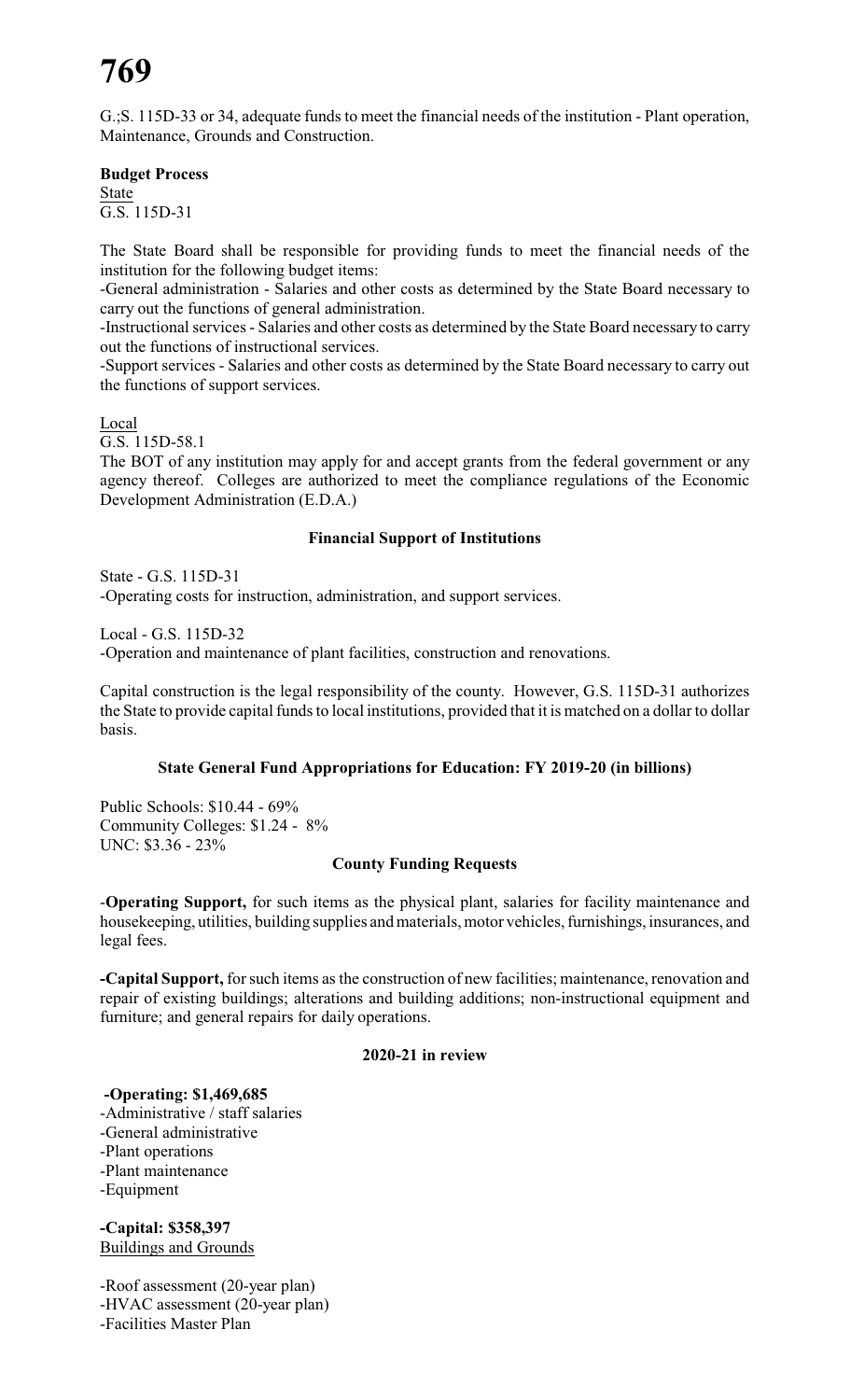-Maintenance truck -Security Fence

-IT Server Switch

# **2021-22 County Request Operating**

| <b>Budget</b><br><b>Purpose</b> | <b>Item</b>                                                    | FY 2021-22<br><b>Requested</b> | <b>Increase</b><br><b>Over 2020-</b><br>21 Budget |
|---------------------------------|----------------------------------------------------------------|--------------------------------|---------------------------------------------------|
| 110                             | County Administrative Salary Supplement and<br><b>Benefits</b> | \$14,041                       | \$669                                             |
| 130                             | General Administration (261000)                                | \$232,800                      | $-0-$                                             |
| 510                             | Career Coaching Fund Support (26100)                           | \$16,659                       | $-0-$                                             |
| 610                             | <b>Total Plant Operation</b>                                   | \$882,303                      | \$18,760                                          |

# **2021-22 County Request Plant Maintenance**

| <b>Budget</b><br><b>Purpose</b> | <b>Item</b>                                                                | FY 2021-22<br><b>Requested</b> | <b>Increase</b><br><b>Over 2020-</b><br>21 Budget |
|---------------------------------|----------------------------------------------------------------------------|--------------------------------|---------------------------------------------------|
| 620                             | <b>Full-Time Positions</b>                                                 | \$180,451                      | \$(6,405)                                         |
|                                 | Benefits (Social Security, Retirement, Medical<br>Insurance) and Longevity | \$86,594                       | \$4,950                                           |
|                                 | Engineering Services (Added for \systems Consulting)                       | \$15,000                       | \$15,000                                          |
|                                 | <b>Security Services Agreement</b>                                         | \$16,300                       | \$5,525                                           |
|                                 | Pest Control; Service Agreement                                            | \$3,000                        | $-0-$                                             |
|                                 | Lawns and Grounds Services                                                 | \$3,000                        | \$3,000                                           |
|                                 | Miscellaneous Contract Service                                             | \$7,200                        | \$1,347                                           |
|                                 | Maintenance and Repair Supplies                                            | \$18,120                       | \$7,600                                           |
|                                 | Motor Vehicle Replacement Parts                                            | \$1,200                        | \$700                                             |
|                                 | Diesel Fuel                                                                | \$1,200                        | $-0-$                                             |
|                                 | Office and Other Supplies                                                  | \$1,500                        | $-0-$                                             |
|                                 | <b>Travel and Registration Fees</b>                                        | \$1,640                        | \$(2,930)                                         |
|                                 | <b>Professional Development</b>                                            | \$1,200                        | $-0-$                                             |
|                                 | <b>Equipment Repairs</b>                                                   | \$2,810                        | $-0-$                                             |
|                                 | Repairs to Facilities                                                      | \$76,380                       | \$39,016                                          |
|                                 | Motor Vehicle Repairs                                                      | \$5,370                        | \$1,070                                           |
|                                 | Other Current Expense                                                      | \$1,080                        | \$(80)                                            |
|                                 | Membership and Dues                                                        | \$100                          | $-0-$                                             |
|                                 | <b>TOTAL PLANT MAINTENANCE:</b>                                            | \$422,145                      | \$68,792                                          |

# **County Capital Request**

| 2020-21 Fixed | 2020-21 Projects      | Projects for 2021-22 |
|---------------|-----------------------|----------------------|
|               | Unfunded (requesting) | (requesting)         |